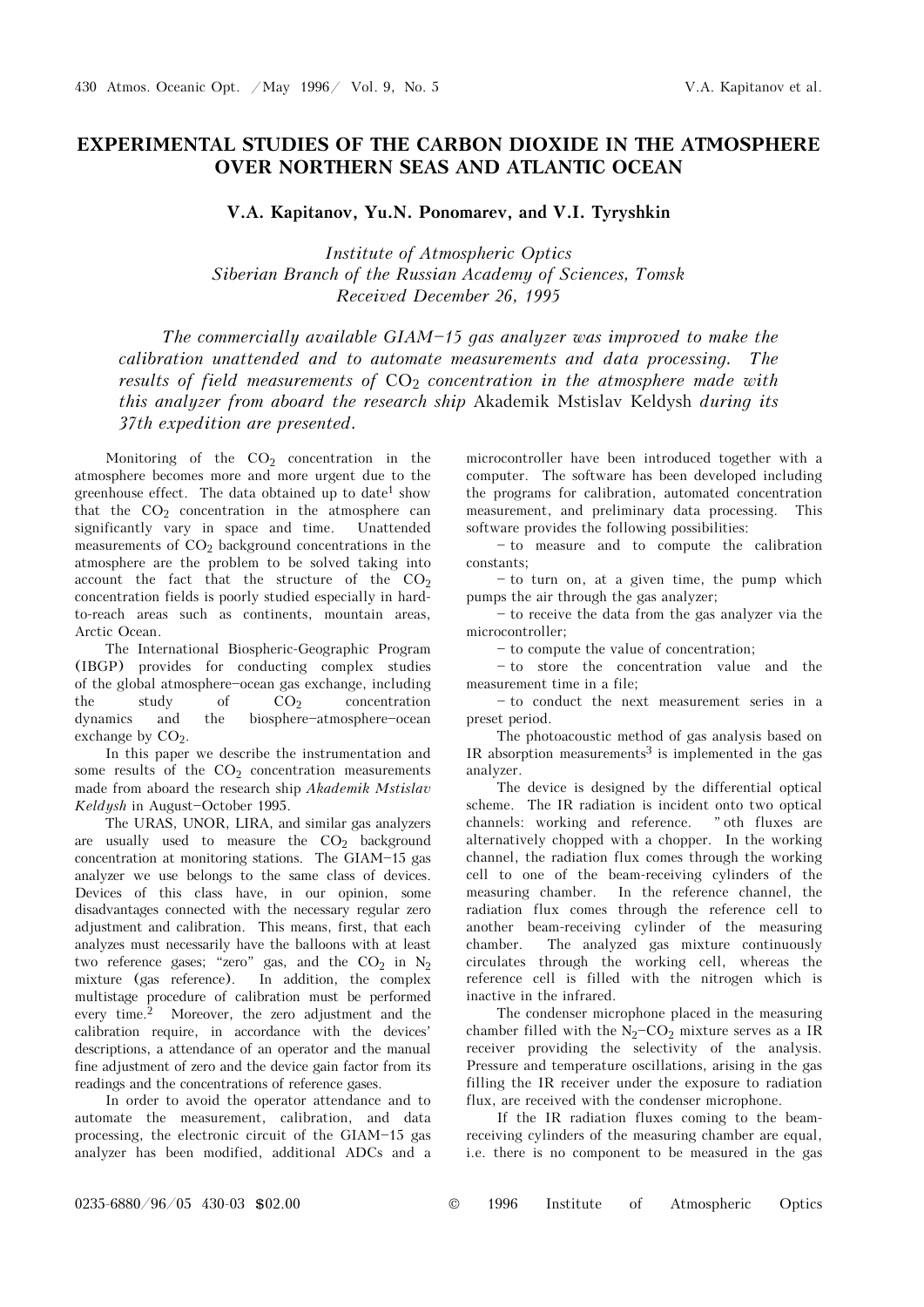analyzed, the diaphragm of the condenser microphone, which responses to the sum of pressures arising in the beam-receiving cylinders, will be at rest.

If the IR radiation flux, coming to one of the beam-receiving cylinders, is smaller than another one (due to absorption, in the working cell, of the portion of radiation corresponding to the  $CO<sub>2</sub>$ absorption spectrum), then in the measuring chamber the variable component of gas pressure change will appear, whose value will depend on the absorption in the working cell.

The oscillations of the condenser microphone in the measuring chamber are transduced into the alternating voltage which, after preamplification and synchronous detection, is measured and transferred to a computer via a microcontroller.

The amplitude of condenser microphone's membrane oscillations depends on the  $CO<sub>2</sub>$ concentration in the mixture analyzed and can be presented in the form:

$$
P = K_{vr}(\Phi_0 - \Phi) = K_{vr}\Phi_0(1 - \exp(-A_v/c)) =
$$
  
=  $K_{vr}\Phi_0((A_v l)c - 1/2 (A_v l)^2 c^2)$ ,  $A_v l c \ll 1$ , (1)

where  $K_{vr}$  is the integral sensitivity of the radiation receiver;  $\Phi_0$  and  $\Phi$  are the radiation fluxes having passed respectively the reference and working cells; *c* and *A*<sup>ν</sup> are the concentration and the absorption function of the analyzed gas; *l* is the length of the working cell.

The signal *U* measured after preamplification and synchronous detection can be presented as

$$
U = D + K(Ac - 1/2 A^2c^2),
$$
 (2)

where *D* is the zero drift of the optical and electronic channels;  $K = K_{am}K_{vr}\Phi_0$ ;  $K_{am}$  is the linear transfer ratio of the electronic channel;  $A = A_v l$ ; and the concentration of the analyzed gas is

$$
c = [KA - \sqrt{(KA)^2 - 2KA^2(U - D)}]/(KA^2). \tag{3}
$$

The values of calibration constants *D*, *K*, and *A* needed to compute *c* can be obtained by recording the signals  $U_0$ ,  $U_1$ , and  $U_2$  when using the reference mixtures with given concentrations of the gas analyzed, namely,  $c = 0$ ,  $c_1 = 0.5c_{\text{max}}$ ,  $c_2 = 0.9c_{\text{max}}$ , and by solving the system of equations (2). It should be noted that the constants  $\overline{D}$  and  $\overline{K}$  can vary during the operation and should be measured at least once during 24 hours of the device operation. For their further determination it is sufficient to use only two calibration mixtures  $(c = 0 \text{ and } c = (0.5 - 0.9)c_{\text{max}})$ . As to the constant  $A = A_v l$ , it should be determined only once

since it is equal to the product of two constants: the absorption function of the gas analyzed and the length of the working cell. (The above technique can be used, generally speaking, independently to find the absorption function of molecules with the use of the spectrophotometric technique with broadband sources.)

The background  $CO<sub>2</sub>$  concentrations and that near natural and anthropogenic sources of  $CO<sub>2</sub>$  were measured during the expedition of the research vessel *Akademik Mstislav Keldysh*. The map of the expedition is shown in Fig. 1. The  $CO<sub>2</sub>$  concentration was measured continuously, in an hour interval, throughout the expedition. The influence of the vessel's exhaust pipe was avoided due to accurate choice of a place for air sampling and excluding the exhaust in concentration measurements. The air was sampled at a height of 15 m above the sea level. The measurement results are shown in Fig. 2 and 3. Figure 2 shows the  $CO<sub>2</sub>$  concentration along the vessel route, every point corresponds to the daily average value of the  $CO<sub>2</sub>$  concentration. Figure 3 shows the diurnal run of the  $CO<sub>2</sub>$  concentration, averaged for some days, in the port cities of Rotterdam, Halifax, Copenhagen and in Atlantic Ocean (41°44′N, 49°57′W). Near natural and anthropogenic sources and sinks of  $CO<sub>2</sub>$ , its diurnal behavior is characterized by usual elevation of concentration in dark period and reduction in light period that is also typical for land measurements<sup>4</sup> as well as by significant day-to-day variability, while under conditions close to the background ones the  $CO<sub>2</sub>$ concentration in the atmosphere remains stable.



*FIG. 1. The route of 37th expedition of the research vessel* Akademik Mstislav Keldysh: *Copenhagen (1), Halifax (2), "Titanic"* 41°44′N, 49°57′W *(3), Rotterdam (4).* 

In conclusion we would like to note the stable operation of the device during three month of continuous functioning under field conditions, the undoubted conveniences of modifications in the design of the gas analyzer and the software developed.